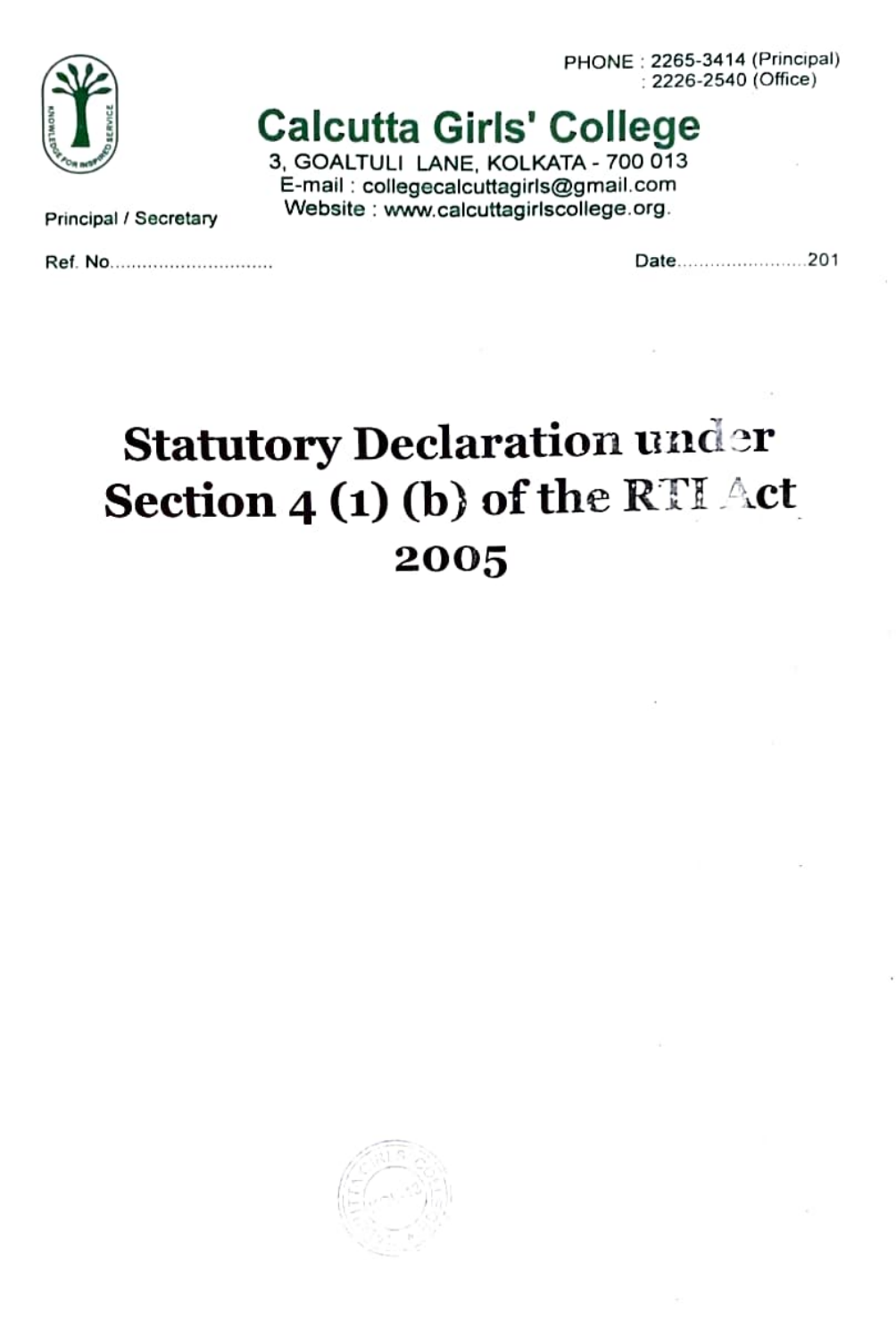PHONE: 2265-3414 (Principal) 2226-2540 (Office)



## Calcutta Girls' College

3, GOALTULI LANE, KOLKATA - 700 013 E-mail: collegecalcuttagirls@gmail.com Principal / Secretary Website: www.calcuttagirlscollege.org.

#### 201<br>201 Bratutory Declaration under Section 4(1) (b) Right to Information (RTI) Act, 2005

The particulars of the organization

| Name of the College | Calcutta Girls' College                                                           |  |  |
|---------------------|-----------------------------------------------------------------------------------|--|--|
| Affiliation         | University of Calcutta                                                            |  |  |
| Website             | http://www.calcuttagirlscollege.ac.in/                                            |  |  |
| E-mail              | collegecalcuttagirls@gmail.com                                                    |  |  |
| Phone               | 033 2265 3414                                                                     |  |  |
| <b>Address</b>      | 3, Goal Tuli Lane, Lenin Sarani Road.<br>Dharamtala, Kolkata, West Bengal 700013. |  |  |
| Principal           | Dr. Satya Upadhyaya                                                               |  |  |
| Working Hours       | 10:30 am to 5:30 pm                                                               |  |  |
| Library Hours       | 10:30 am to 5:00 pm                                                               |  |  |
| Holidays            | The College remains closed on all Public<br>Holidays                              |  |  |

Brief History

Calcutta Girls' College was established in 1963 by noted academicians and social activists like Smt. Ena Ghosh. Bijoy Singh Nahar, the then Labour Minister of West Bengal, Labanya Probha Dutta (Ex-MLA) for the offering higher education to young working women. Since the last few decades, the college has become the destination of young girls after their  $10+2$ examinations and the institution has been continuously upgrading itself with the changing needs of time.

Calcutta Girls" College has established itself as an institution of higher learning that encourages young women towards academic betterment, self-reliance and gaining awareness of meaningful role in the society. The ecollege oflers its students modemized academic and infrastructural facilities, individual attention, provisions for various co-curricular activities, programmes for career guidance and placements. The college has been recognized by the UGC under  $2(b)$  and  $12(f)$  and offers honours courses in B.A. (Bengali, Education, English, Hindi, History. Political Science and Urdu) B.Sc. (Economics.) and B.com streams along with General courses. The college also functions as the Study Centre for Postgraduate classes under the Directorate of Distance Learning programme of Vidyasagar University (Bengali, Commerce, English, History and Political Science).

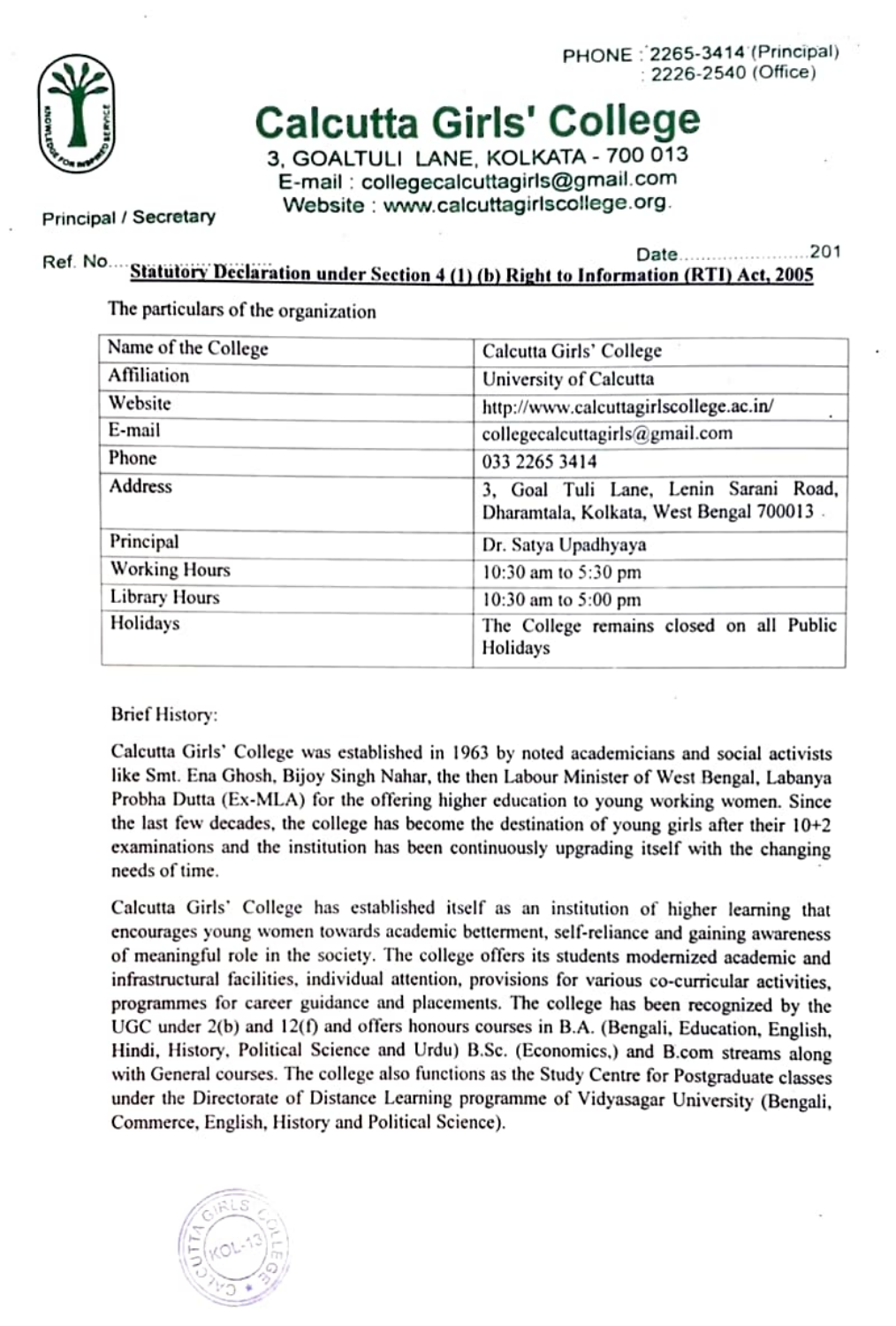

PHONE: 2265-3414 (Principal) 2226-2540 (Office)

# Calcutta Girls' College

3. GOALTULI LANE, KOLKATA - 700 013 E-mail: collegecalcuttagirls@gmail.com Principal / Secretary Website : www.calcuttagirlscollege.org.

Ref. INO...\*\* \*\*\*\*\*\*\*\*\*\*\*\*\*\*\* Dale.. \*\*\*\*\*\*\*\*\*\*\*\*\* .201

#### Courses Offered:

| Undergraduate | Stream              | Courses                  |  |
|---------------|---------------------|--------------------------|--|
|               |                     | Education                |  |
|               |                     | English                  |  |
|               |                     | Hindi                    |  |
|               | <b>BA Hons</b>      | History                  |  |
|               |                     | <b>Political Science</b> |  |
|               |                     | Urdu                     |  |
|               |                     | Bengali                  |  |
|               | <b>BA</b> General   | General                  |  |
|               | <b>BSc Hons</b>     | Economics                |  |
|               | <b>BCom Hons</b>    | Accountancy              |  |
|               | <b>BCom General</b> | General                  |  |

Our College is a women college, affiliated to University of Calcutta since its inception. The College functions in a democratic way by the Governing Body, which is formed by the of Higher Education, Syndicate nominated members along with Teachers' and Non-Teaching<br>Represented members.

The College comes under 'Grant in Aid' category; therefore, financial transactions are audited by the Government Auditors. All the Sub-Committees and Cells of the College are under Statutory Bodies and comes under Section 4(1) (6) of RTI Act, 2005.

The applications submitted under the RTI Act along with a postal order/demand draft of Rs. 10/- obtained in favour of Principal, Calcutta Girls' College, Kolkata, will be properly responded on time. All information about the college under Section 4(1) (6) of RTI Act, 2005, is open to public and it can be obtained by any citizen of India.